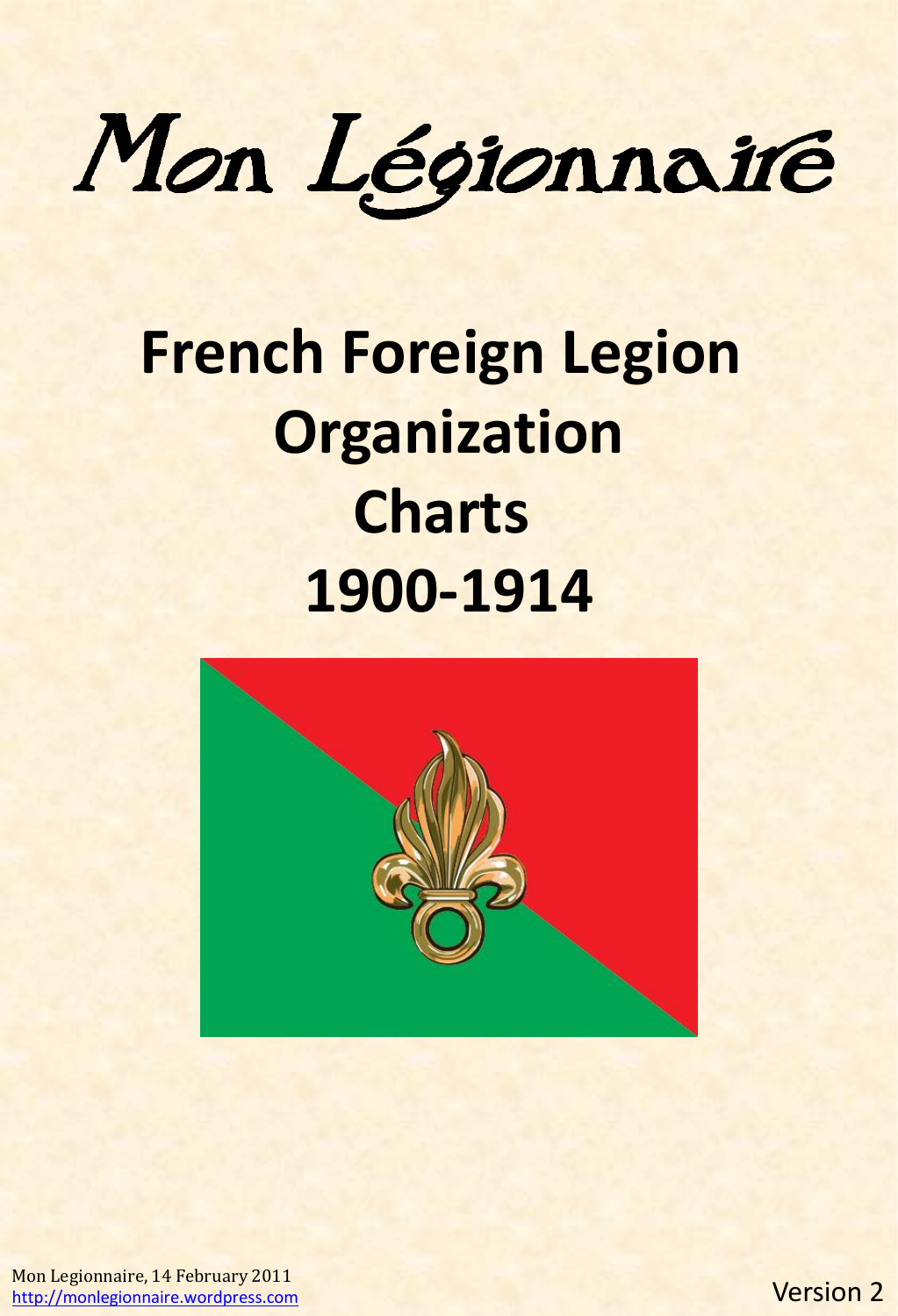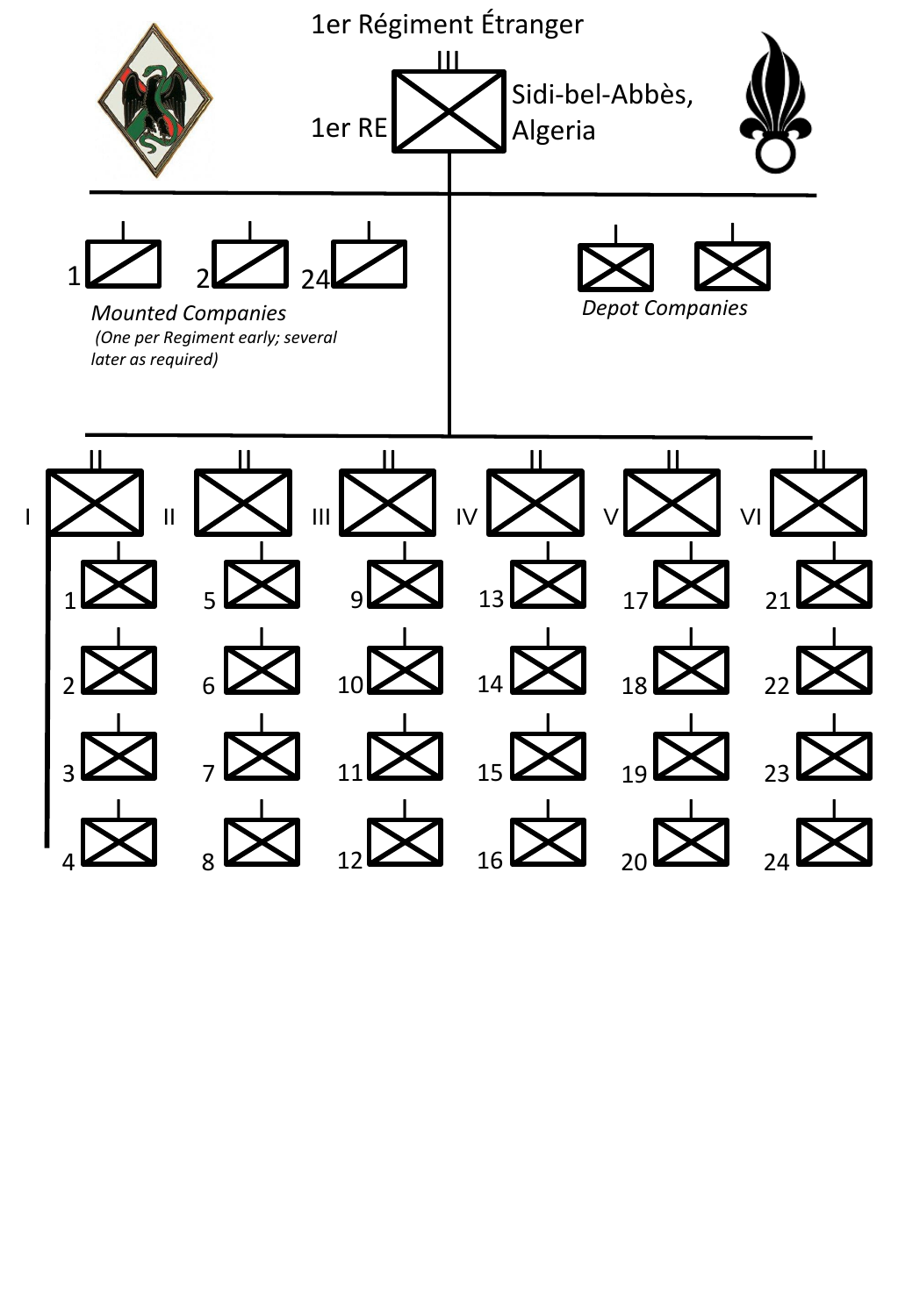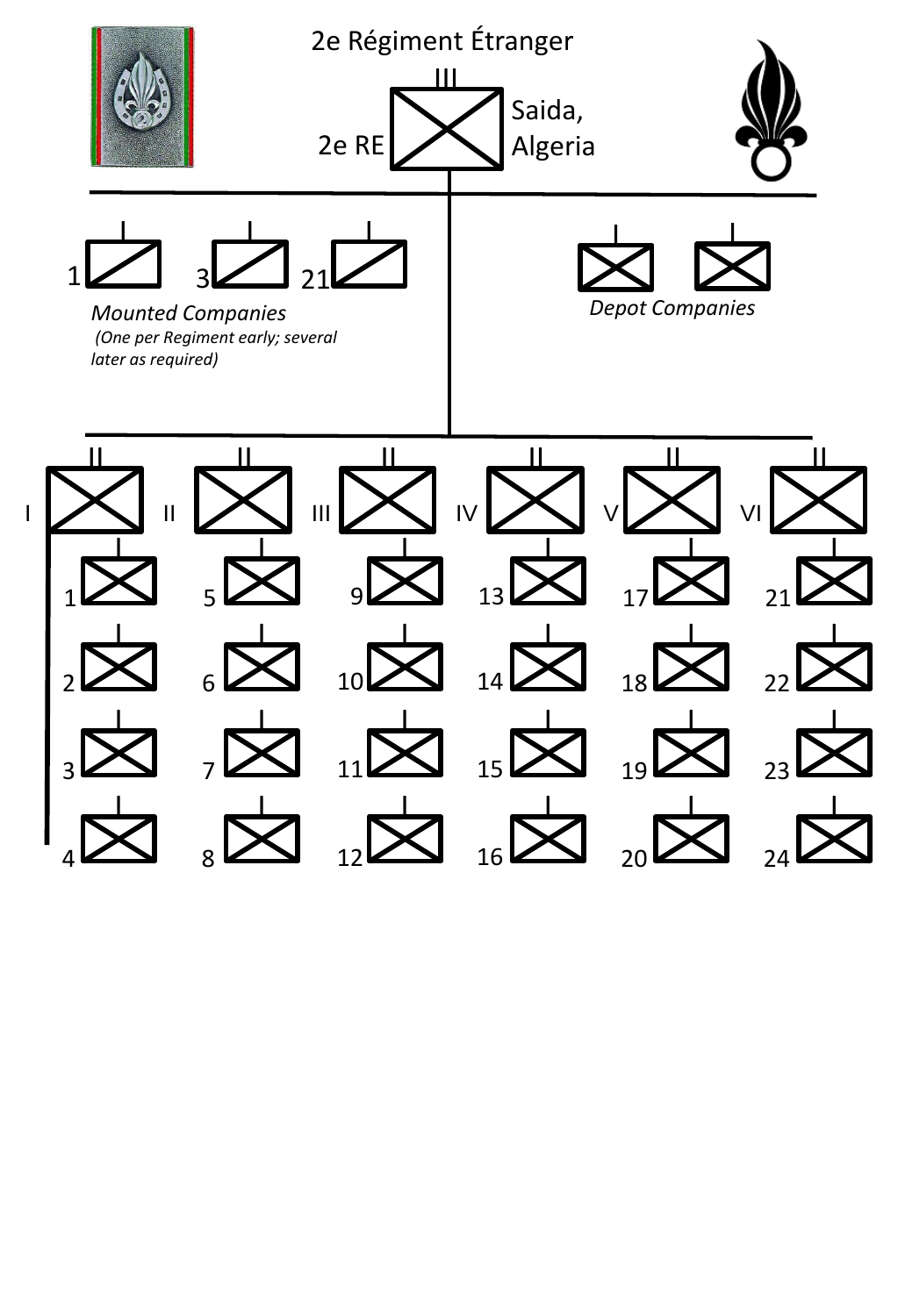V Bataillon, 1er Régiment Étranger



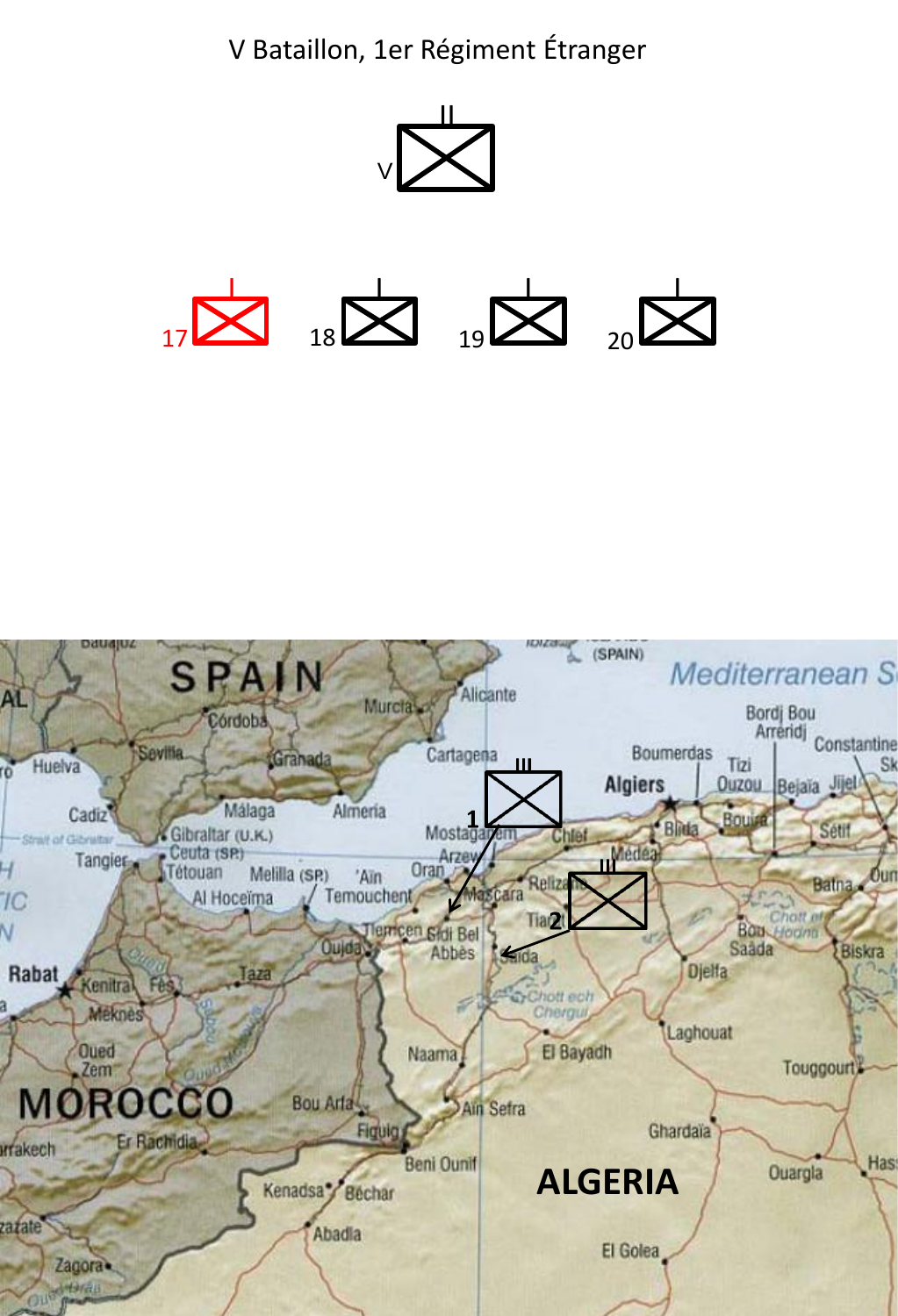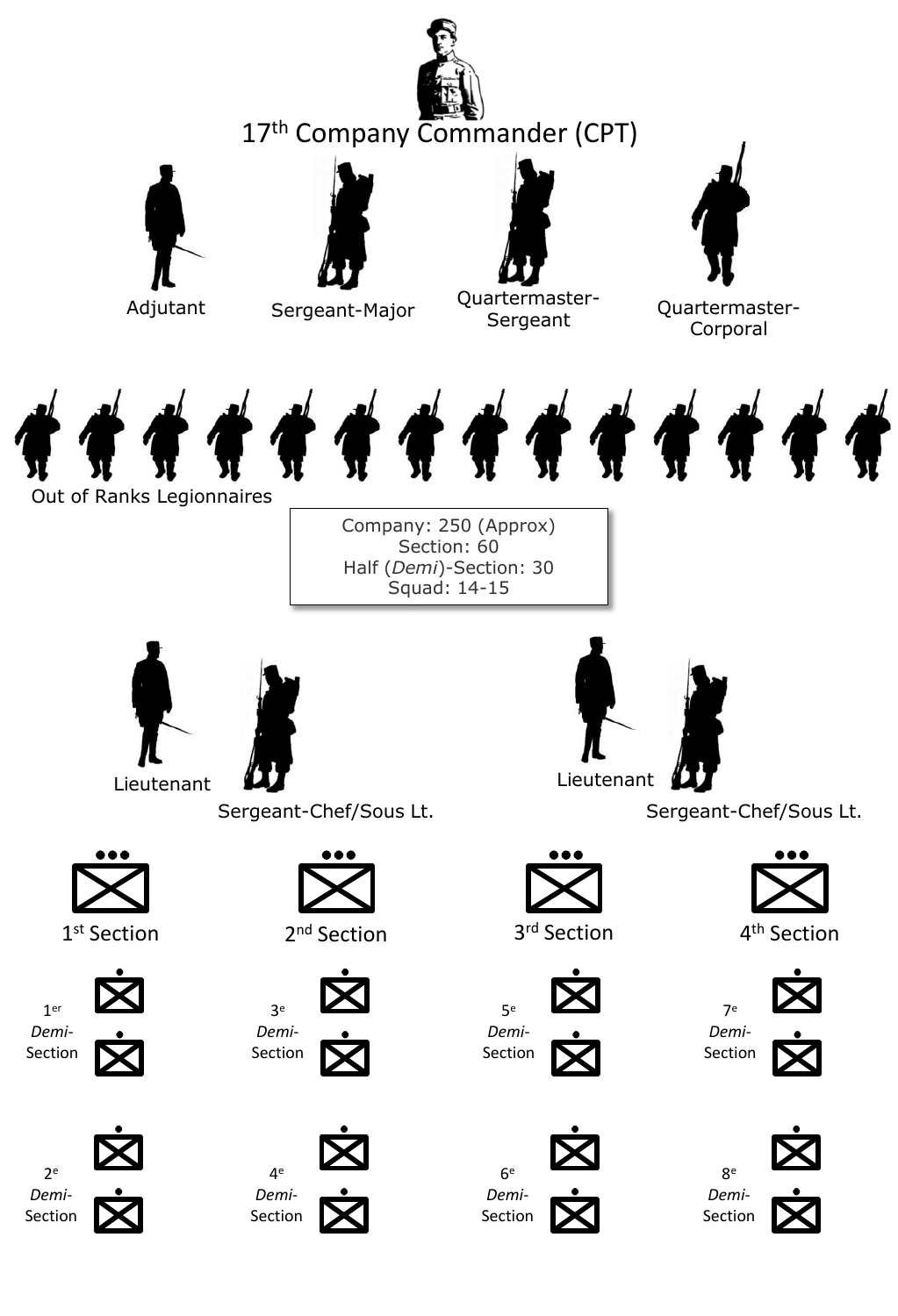## *1 er Demi-Section, 1er Section*



*2 <sup>e</sup> Demi-Section, 1er Section*

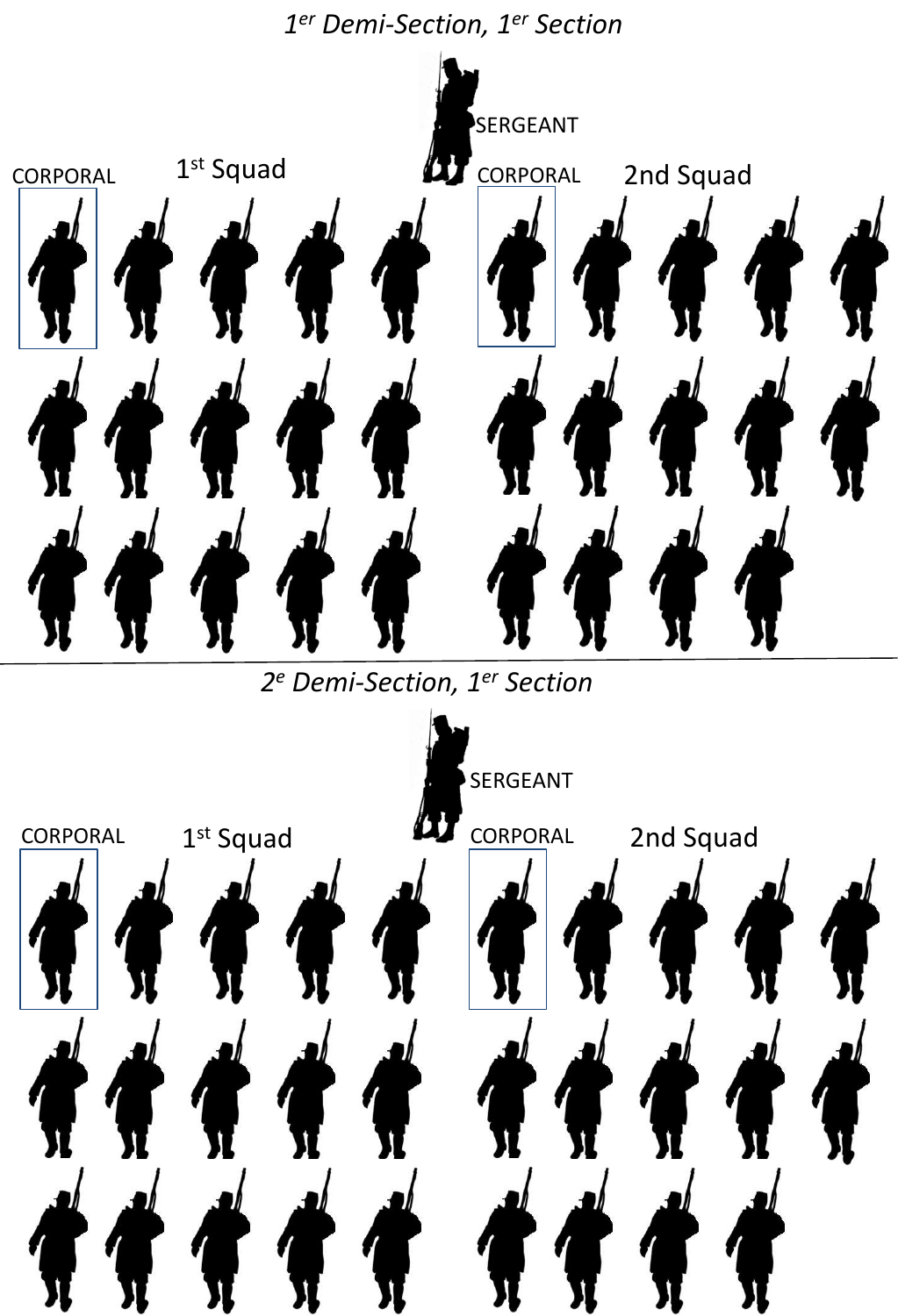*3 <sup>e</sup> Demi-Section, 2<sup>e</sup> Section*



*4 <sup>e</sup> Demi-Section, 2<sup>e</sup> Section*

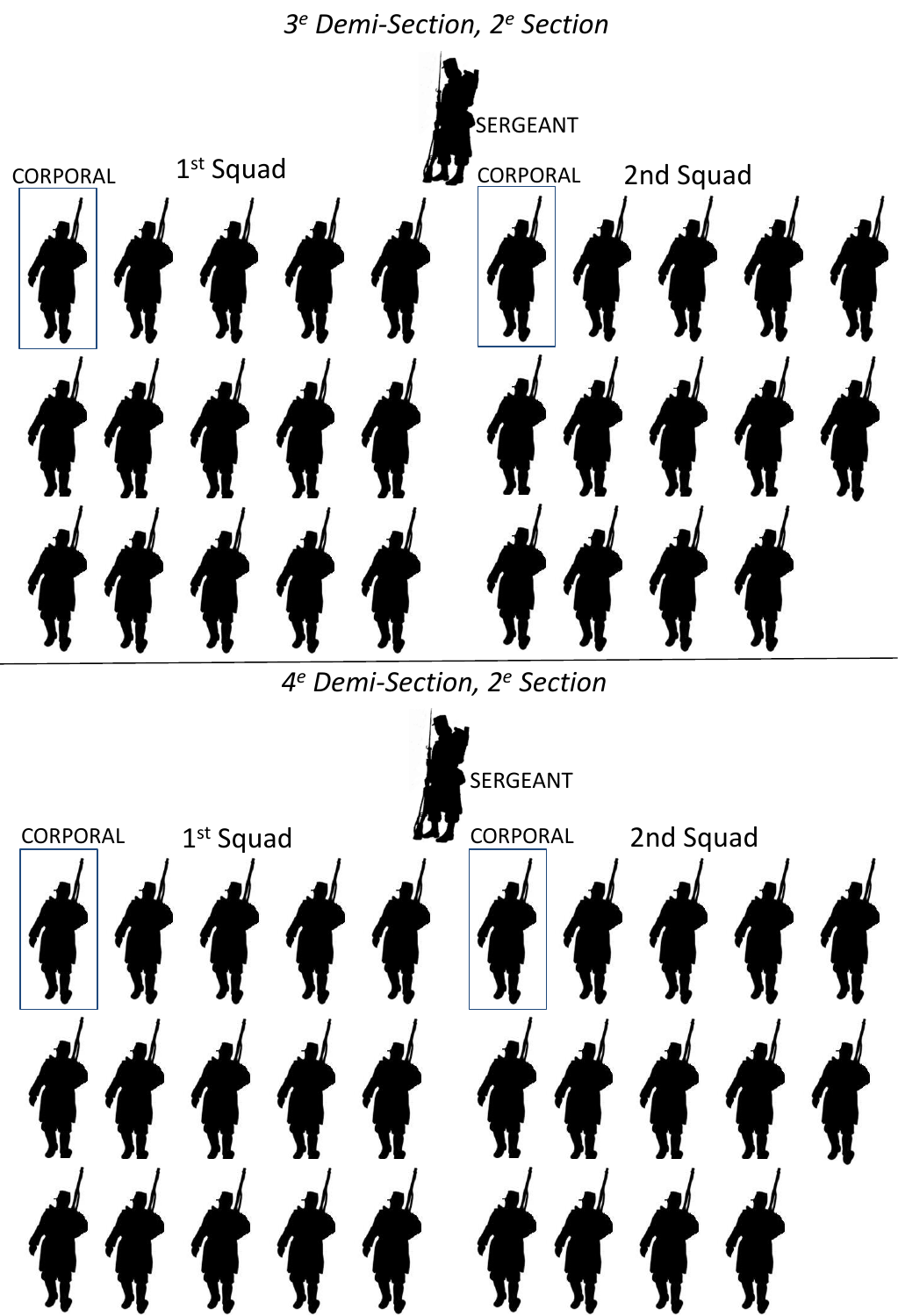*5 <sup>e</sup> Demi-Section, 3<sup>e</sup> Section*



*6 <sup>e</sup> Demi-Section, 3<sup>e</sup> Section*

![](_page_7_Picture_3.jpeg)